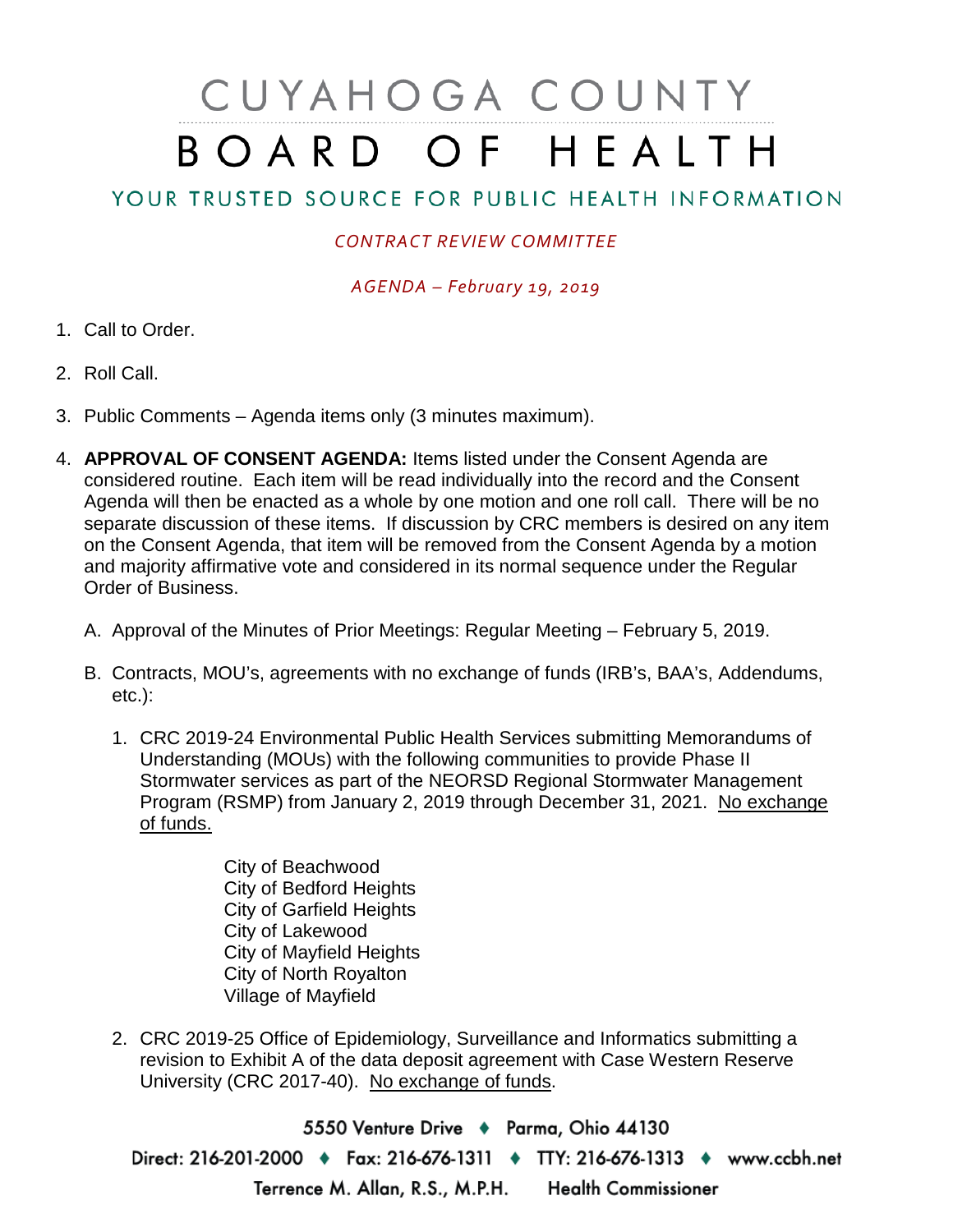3. CRC 2019-26 Prevention and Wellness Services submitting Memorandum of Understanding (MOU) with Cuyahoga County Public Library under the 2018/19 Maternal Child Health grant from February 1, 2019 through September 30, 2019 to assess the availability of positive youth development and wellness programming.

## 5. **CONTRACTS AND AWARDS:**

- A. Tabled Items
	- 1. CRC 2018-100 7208 Broadview Rd. Parma, Ohio 44134
	- 2. CRC 2018-123 7454 Bronson Rd. Olmsted Township, Ohio 44138
	- 3. CRC 2018-160 27912 Pergl Rd. Solon, Ohio 44139
	- 4. CRC 2018-161 27605 Pergl Rd. Glenwillow, Ohio 44139
	- 5. CRC 2018-162 6845 Richmond Rd. Glenwillow, Ohio 44139
	- 6. CRC 2019-15 Silver Oak Landfill Closure RFP # 2018-02
- B. New Items For Review
	- 1. Bid/Quote Openings ≥ \$25,000.00

None

2. Bid/Quote Openings < \$25,000.00

*Lead Program:*

a. CRC 2019-27 21801 Morris Ave. Euclid, Ohio 44123

5550 Venture Drive ♦ Parma, Ohio 44130

Direct: 216-201-2000 • Fax: 216-676-1311 • TTY: 216-676-1313 • www.ccbh.net

Terrence M. Allan, R.S., M.P.H.

**Health Commissioner**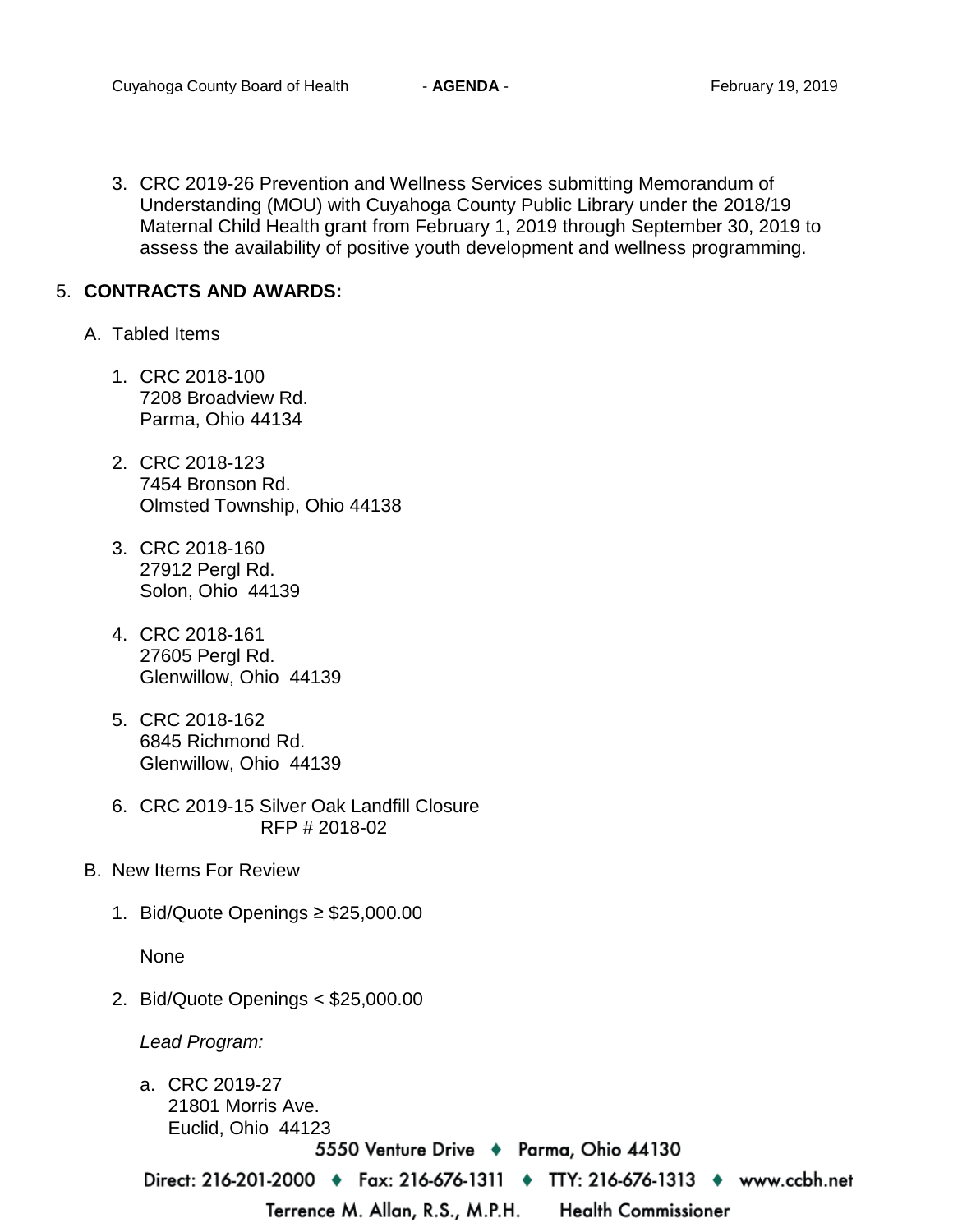- b. CRC 2019-28 3865 E. Antisdale Rd. South Euclid, Ohio 44121
- c. CRC 2019-29 1621–1623 Pontiac East Cleveland, Ohio 44112
- 3. Expenditures: Contracts < \$25,000.00
	- a. CRC 2019-30 Environmental Public Health submitting an amendment to the following contracts under the WPCLF grant:

|                                  | Extension |         | Amount to be paid to |             |
|----------------------------------|-----------|---------|----------------------|-------------|
|                                  | From      | To      | From                 | To          |
| Suburban Septic (CRC 2018-71)    | 3/30/19   | 6/30/19 | \$13,375.00          | \$13,650.00 |
| Suburban Septic (CRC 2017-219)   | 4/10/18   | 6/30/19 | \$14,625.00          | \$14,900.00 |
| Bull Construction (CRC 2018-113) | 4/14/19   | 7/14/19 | \$4,970.00           | \$5,045.00  |
| KMU Residential (CRC 2018-102)   | 3/30/19   | 6/30/19 | \$6.550.00           | \$6,625.00  |
| Bull Construction (CRC 2018-85)  | 4/14/19   | 7/14/19 | \$8,700.00           | \$8,775.00  |
| KMU Residential (CRC 2018-87)    | 3/30/19   | 6/30/19 | \$7,250.00           | \$7,325.00  |
| Dynamerican (CRC 2018-86)        | 3/27/19   | 6/27/19 | \$6,435.00           | \$6,510.00  |
| Suburban Septic (CRC 2018-70)    | 12/1/18   | 8/31/19 | \$13,475.00          | \$13,750.00 |
| KMU Residential (CRC 2018-103)   | 3/30/19   | 6/30/19 | \$6,850.00           | \$6,925.00  |

Purpose: Due to inclement weather the contractors were unable to complete the projects within the terms of the contract; therefore an extension in time is necessary. In addition, a recent increase in CCBH sewage treatment permit fees directly impacted the cost of the contracted services. The increase in the contract amount is to cover the difference between the 2018 and 2019 permit fees associated with the scope of work.

Funding Source: 100% reimbursable by the WPCLF program.

b. CRC 2019-31 Prevention and Wellness Services submitting the following contracts under the 18/19 Racial and Ethnic Approaches to Community Health (REACH) grant from September 30, 2018 through September 29, 2019. Amount to be paid to each contractor is not to exceed the amount listed below:

Conceptual Geniuses \$10,000.00

Purpose: To create messaging and develop materials to support the REACH strategies.

United Way of Greater Cleveland \$12,237.00

5550 Venture Drive + Parma, Ohio 44130 Direct: 216-201-2000 ♦ Fax: 216-676-1311 ♦ TTY: 216-676-1313 ♦ www.ccbh.net

> Terrence M. Allan, R.S., M.P.H. **Health Commissioner**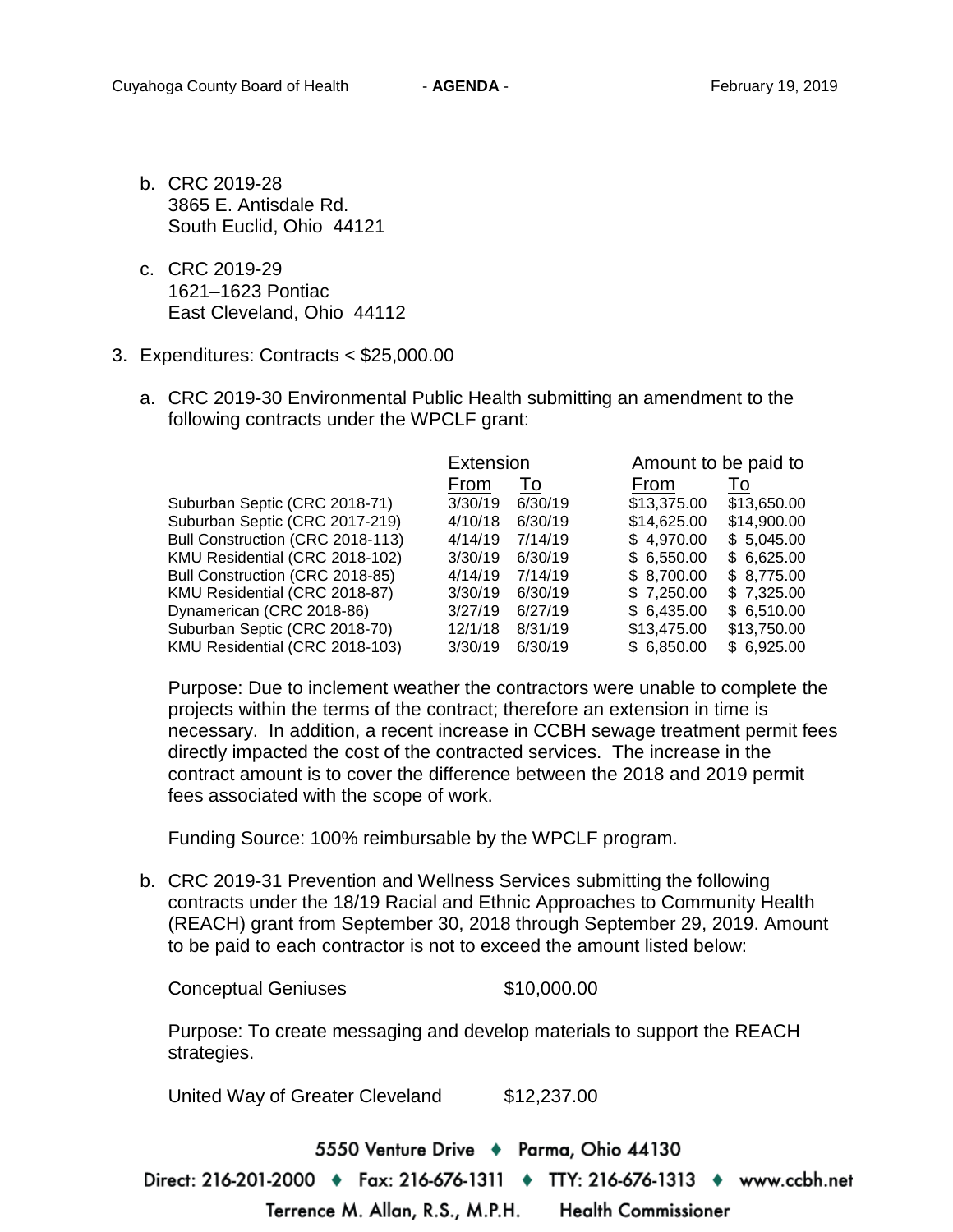Purpose: To establish a HEAL resources and CDSMP workshop referral system through the 2-1-1 database.

Funding Source: 100% reimbursable through FY2019 REACH Program.

c. CRC 2019-32 Prevention & Wellness Services submitting an addendum to the contract with Tech Logix Systems (2018-50 & 2018-68 & 2018-173) under the 2018/2019 HRSA Ryan White Part A Program grant to increase the amount to be paid to Tech Logix Systems \$57,000.00 to \$58,500.00.

Purpose: To provide technical support to the program in regards to data collection in CAREWare.

Funding Source: 100% reimbursable through the FY2018 Ryan White grant.

d. CRC 2019-33 Administration Services submitting a contract with Johnson Controls from June 1, 2019 through May 31, 2020. Amount to be paid to Johnson Controls is not to exceed \$5,350.00.

Purpose: To provide software maintenance for the AMAG Security System.

Funding Source: 100% funded through CCBH General Revenue.

e. CRC 2019-34 Administration Services submitting a contract with Asbury Consulting, LLC effective February 19, 2019. Amount to be paid to Asbury Consulting, LLC is not to exceed \$2,300.00.

Purpose: To provide executive coaching services to CCBH.

Funding Source: 100% funded through CCBH General Revenue.

- 4. Revenue Generating Agreements < \$25,000.00
	- a. CRC 2019-35 Environmental Public Health submitting Phase II Stormwater Services Agreements with the following communities to provide Phase II Stormwater services from January 2, 2019 through December 31, 2021.

|                  | Amount to be received |  |
|------------------|-----------------------|--|
|                  | not to exceed:        |  |
| City of Lakewood | \$3,144.00            |  |

Purpose: Implementation of the Minimum Control Measures (MCM) #3: Illicit Discharge Detection and Elimination (IDDE) programming and MCM #6: Pollution Prevention/Good Housekeeping for Municipal Operations.

C. Contract Rescissions

5550 Venture Drive + Parma, Ohio 44130 Direct: 216-201-2000 ♦ Fax: 216-676-1311 ♦ TTY: 216-676-1313 ♦ www.ccbh.net Terrence M. Allan, R.S., M.P.H. **Health Commissioner**